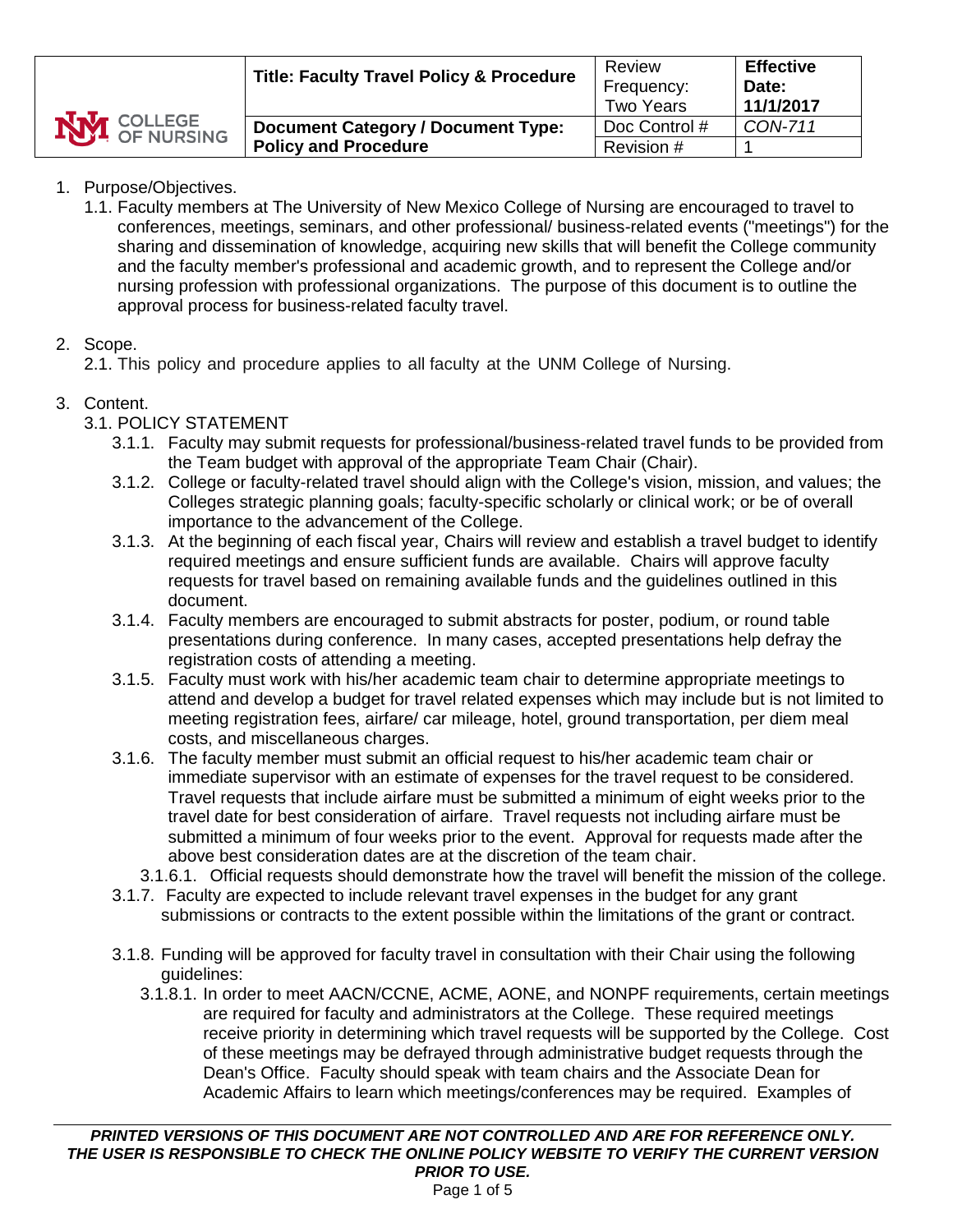required meetings where the College must have representation may include, but are not limited to, the following:

- 3.1.8.1.1. AACN Baccalaureate Conference
- 3.1.8.1.2. AACN Master's Conference
- 3.1.8.1.3. AACN Doctoral Conference
- 3.1.8.1.4. National Council of State Boards of Nursing Annual Conference
- 3.1.8.2. Faculty who have been invited to present or have had an abstract accepted to present at a meeting will receive first priority after required meetings.
- 3.1.8.3. Faculty who have not received funding for meeting attendance within the last two academic years will receive priority consideration travel support.
- 3.1.8.4. Faculty may attend meetings as attendees determined through discussion with the Team Chair and the availability of funds.
- 3.1.8.5. Meetings where College faculty and administrators have an official role, such as board member, conference chair, etc., will be prioritized if funding from the meeting host organization is not available to pay for travel and the meeting provides a professional benefit to the College.
- 3.1.9. Faculty with start-up or other individual funding sources provided by the CON are expected to use those funds to support travel.
- 3.1.10. Funding for travel will be provided as follows:
	- 3.1.10.1. Expenses will be reimbursed for domestic travel at the rate of one trip per faculty member per year, provided sufficient funds are available.
	- 3.1.10.2. Additional trips will be supported in full or in part based on necessity and negotiation with the team chair and if funds are available.
	- 3.1.10.3. Reimbursement will not exceed \$2,500 for any single trip with the exception of specific attendance at relevant chair-designated conferences (e.g., essential meetings appropriate to academic programs or professional interests).
	- 3.1.10.4. International travel will be reimbursed in the same manner as above (\$2,500 maximum per meeting from team budget). Additional funding for international travel may be requested from Faculty Development funds. Application for these funds may be made by submitting a request to the Faculty Affairs Committee Treasurer.
	- 3.1.10.5. For travel exceeding the limit of \$2,500 for reimbursement, considerations for additional reimbursed funds will be made on a case-by-case basis with approval from both the team chair and the Dean of the College.
	- 3.1.10.6. Amounts will be adjusted each Fiscal Year as needed in consideration of the overall budget of the College of Nursing. Interim adjustments may be necessary as well contingent upon budget availability.
- 3.1.11. In the event of limited funds or competing requests, consideration will be given to members who have not had financial support provided for travel within the last fiscal year. The chair may prioritize requests also based on consistency of the travel with the mission and the importance to the overall CON.
- 3.1.12. Faculty must maintain a record of which events/meetings they attended each year for those events/meetings for which he/she received financial support from the college. Tracking can be done through the College's Digital Measures faculty productivity database. Faculty may also work with academic team administrative staff to maintain records of travel for reporting and budgeting purposes.
- 3.1.13. Faculty who travel on official College or University business, regardless or reimbursement, are expected to disseminate information obtained at the meeting through a report to his/her Team Chair and to the College community through organizational meetings , team reports, or newsletters .

*PRINTED VERSIONS OF THIS DOCUMENT ARE NOT CONTROLLED AND ARE FOR REFERENCE ONLY. THE USER IS RESPONSIBLE TO CHECK THE ONLINE POLICY WEBSITE TO VERIFY THE CURRENT VERSION PRIOR TO USE.* **Page** 2 of 5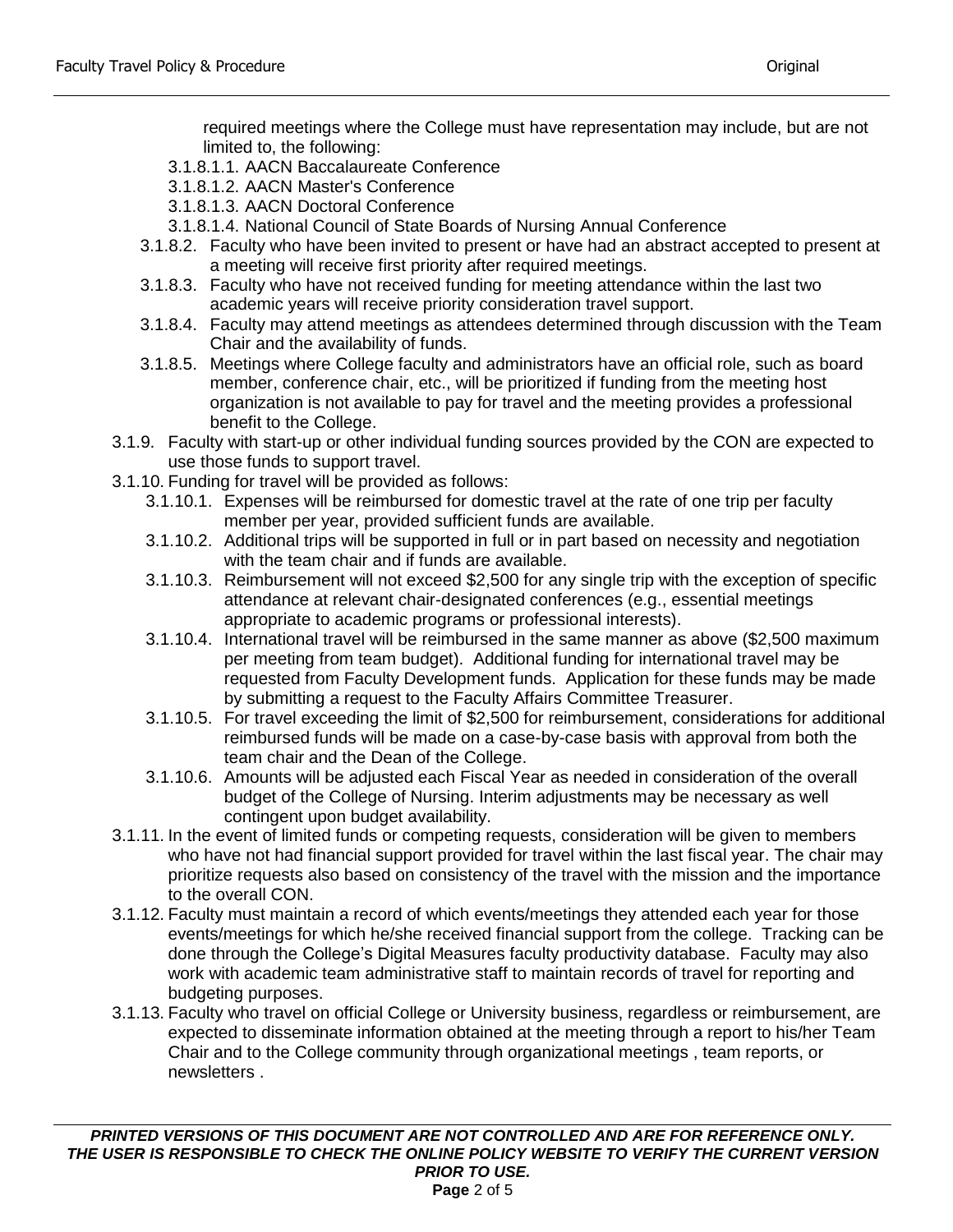- 3.1.14. Faculty who attend meetings are expected to engage in recruitment activities for the College for both prospective students and future faculty. Faculty members should consult with Student Services for student recruitment materials and with Human Resources for faculty recruitment materials.
- 3.2. Organizational Services
	- 3.2.1. Assist with the establishment and maintenance of the budget with the Dean.
	- 3.2.2. Ensure approvals are obtained prior to booking travel.
	- 3.2.3. Monitor budget in conjunction with Team chair.
- 3.3. Team Chair
	- 3.3.1. Maintain travel budgets in conjunction with Organizational Services.
	- 3.3.2. Ensure faculty are aware of professional travel opportunities.
	- 3.3.3. Work with individual faculty to develop travel request.
- 3.4. Team Administrative Assistants/ Program Coordinators
	- 3.4.1. Coordination of travel requests within individual team.
	- 3.4.2. Coordination with Organizational Services to book faculty travel requests.
- 3.5. Faculty
	- 3.5.1. Identify conferences/meetings to attend that support mission and/or vision of the College and work with team chair.
	- 3.5.2. Book and pay for lodging and ground transportation. Will receive reimbursement upon return in conjunction with policy.
	- 3.5.3. Submit reimbursement and travel materials to Organizational Services once travel is complete, including meeting agenda, trip itinerary, and receipts to assist with coordinating the reimbursement process.

| <b>RESPONSIBILITIES</b>     |                                                                                                                                                     |  |  |  |
|-----------------------------|-----------------------------------------------------------------------------------------------------------------------------------------------------|--|--|--|
| <b>Position/Title/Group</b> | <b>Requirements/Expectations/Duties</b>                                                                                                             |  |  |  |
| <b>CON Organizational</b>   | Assist with establishment and maintenance of the budget with the Dean;                                                                              |  |  |  |
| <b>Services</b>             | ensure approvals are obtained prior to booking travel; monitor budget in                                                                            |  |  |  |
|                             | conjunction with Team Chair                                                                                                                         |  |  |  |
| <b>Team Chair</b>           | Maintain travel budgets in conjunction with Org Services; ensure faculty                                                                            |  |  |  |
|                             | are aware of professional travel opportunities; work with individual faculty                                                                        |  |  |  |
|                             | to develop travel requests                                                                                                                          |  |  |  |
| <b>Team Administrative</b>  | Coordination of travel requests within individual team; Coordination with                                                                           |  |  |  |
| Assistants/Program          | Org Services to book faculty travel request.                                                                                                        |  |  |  |
| Coordinators                |                                                                                                                                                     |  |  |  |
| <b>Faculty</b>              | Identify conferences/meetings to attend that support mission and/or vision<br>of the College and Work with team chair; book and pay for lodging and |  |  |  |
|                             | ground transportation (will receive reimbursement upon return in<br>conjunction with policy .; submit reimbursement and travel materials to         |  |  |  |
|                             | Organizational services once travel is complete, including meeting agenda,                                                                          |  |  |  |
|                             | trip itinerary, and receipts to assist with coordinating the reimbursement<br>process.                                                              |  |  |  |
|                             |                                                                                                                                                     |  |  |  |

4. Responsibilities.

- 5. Records Applicability/Retention
	- 5.1. Documentation related to this policy will be maintained in accordance with UNM Administrative Policies and Procedures, [UAPPM Policy 6020,](https://policy.unm.edu/university-policies/6000/6020.html) and applicable requirements of the New Mexico Public Records Act, N.M.S.A § 14-3-1 et. seq.

*PRINTED VERSIONS OF THIS DOCUMENT ARE NOT CONTROLLED AND ARE FOR REFERENCE ONLY. THE USER IS RESPONSIBLE TO CHECK THE ONLINE POLICY WEBSITE TO VERIFY THE CURRENT VERSION PRIOR TO USE.* **Page** 3 of 5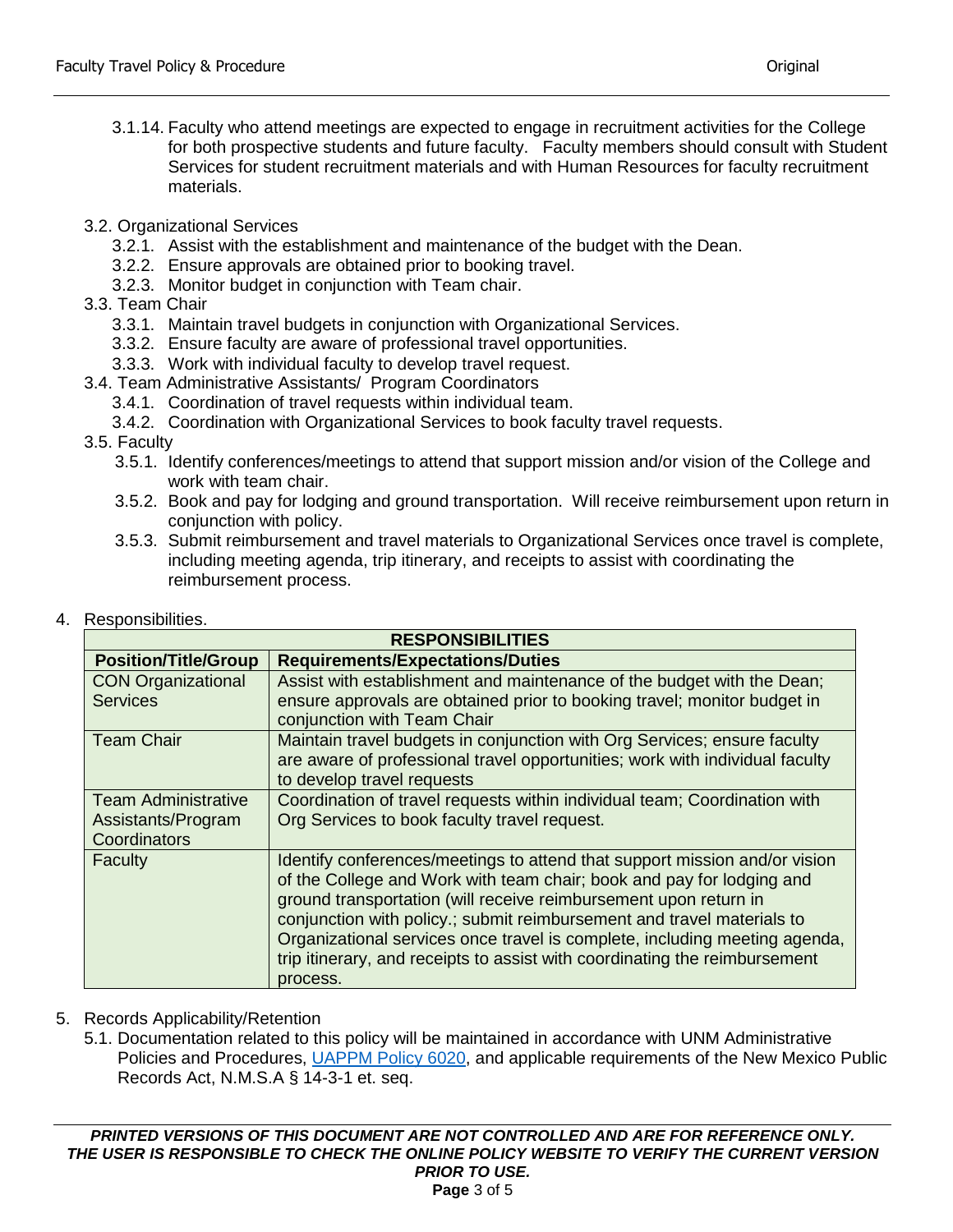- 5.2. Records related to account management including, but not limited to accounts payable, purchasing, reimbursements, and invoicing will be retained for six years from date of audit report is released and then may be destroyed.
- 5.3. 5.2. Organizational Services will maintain documentation regarding final budgets and expenses for all college associated travel.
- 6. External Reference(s).
	- 6.1. [US Per Diem Rates](https://www.gsa.gov/travel/plan-book/per-diem-rates)
	- 6.2. [New Mexico Commission on Public Records Retention and Disposal Schedules](http://164.64.110.134/nmac/T01C021)
- 7. Internal Reference(s).
	- 7.1. <https://policy.unm.edu/university-policies/6000/6020.html>
	- 7.2. UNM Policies and Procedures Manual [Policy 4030:](https://policy.unm.edu/university-policies/4000/4030.html) Travel
	- 7.3. Regents' Policy Manual- [Section 7.7:](https://policy.unm.edu/regents-policies/section-7/7-7.html) Travel Reimbursement and Per Diem
	- 7.4. UNM Policies and Procedures Manual: [Policy 7780:](https://policy.unm.edu/university-policies/7000/7780.html) Use of University Vehicles
- 8. Definitions.
	- 8.1. Reimbursement: Includes all prepaid travel arrangements (airfare and registration costs) as well as hotel, per diem, ground transportation, and miscellaneous costs not to exceed \$2,500.
- 9. Key Words.
	- 9.1. Conference, Seminars, Academic, travel, reimbursement, budget
- 10. Attachments.
	- 10.1. Travel Authorization Form (0: Drive)
	- 10.2. Faculty Travel Reimbursement Process Flow Diagram
- 11. Approval Authority.

| Item                                   | <b>Contact</b>                                         | Date                           | Approval   |  |
|----------------------------------------|--------------------------------------------------------|--------------------------------|------------|--|
| Owner                                  | <b>CON Faculty</b>                                     |                                | [Y or N/A] |  |
|                                        | <b>CON Administration</b>                              |                                | [Y or N/A] |  |
|                                        | Other: Click here to enter text.                       |                                | [Y or N/A] |  |
| Consultant(s)                          | CON Leadership Team/ Department                        | 10/23/2017                     | Y          |  |
| Committee(s)                           | CON Faculty Affairs Committee                          |                                | [Y or N/A] |  |
|                                        | Staff Council                                          |                                | [Y or N/A] |  |
|                                        | Other:                                                 |                                | [Y or N/A] |  |
| Legal (if applicable)                  |                                                        |                                | [Y or N/A] |  |
| <b>Official Approver</b>               | Y<br>Carolyn Montoya, Interim Dean, College of Nursing |                                |            |  |
| <b>Official Signature</b>              | Carolyn Montaya                                        | 10/26/2017                     |            |  |
| 2 <sup>nd</sup> Approver<br>(Optional) | President pro tempore of CON Faculty                   | Click here to enter a<br>date. |            |  |
| Signature                              |                                                        | Click here to enter a<br>date. |            |  |
| <b>CON Faculty Approval:</b>           | Click here to enter a<br>date.                         |                                |            |  |
| <b>Effective Date:</b>                 | 11/1/2017                                              |                                |            |  |
| <b>Origination Date:</b>               | 5/1/2017                                               |                                |            |  |
| <b>Issue Date:</b>                     |                                                        | 10/25/2017                     |            |  |

*PRINTED VERSIONS OF THIS DOCUMENT ARE NOT CONTROLLED AND ARE FOR REFERENCE ONLY. THE USER IS RESPONSIBLE TO CHECK THE ONLINE POLICY WEBSITE TO VERIFY THE CURRENT VERSION PRIOR TO USE.* **Page** 4 of 5